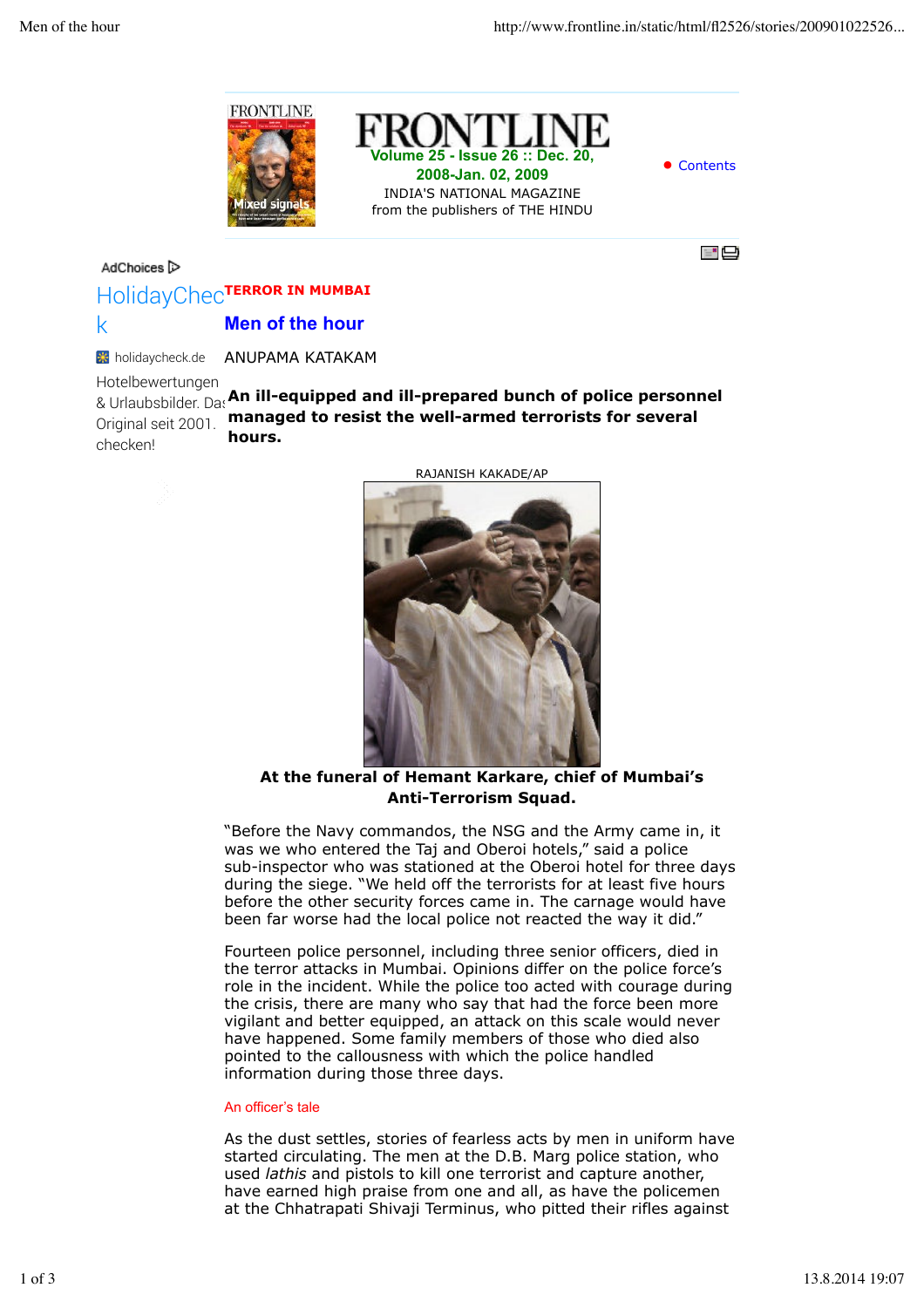the AK-47s of the terrorists. There are also accounts of the policemen who risked their lives to save people during the three days of gun battle and grenade attacks between terrorists and security forces.

Vishwas Nangre-Patil, Deputy Commissioner of Police (DCP), Zone One, was the one who led the charge in the Taj Mahal hotel. Until 2 a.m. nobody knew whether Nangre-Patil was still alive. He and his team finally emerged from the besieged building at about 7 a.m. on November 27 after combating four terrorists for nearly six hours.

Nangre-Patil has shown CCTV (closed circuit television) footage of the initial part of the operation at the Taj Mahal hotel to the media. Although he has blocked out parts where images of the terrorists appear, the footage clearly shows the police taking on four terrorists who had stormed the hotel and killed nearly 40 people.

The southern part of South Mumbai comes under Zone One. Vishwas Nangre-Patil told *Frontline* that he was on his night rounds when he got a call saying there was firing at Leopold Cafe. By the time he reached the spot, he got another call saying suspected terrorists had entered the Taj Mahal hotel. He said he and his team reached the hotel and immediately started battling the terrorists:

"We chased them up to the sixth floor and held them in combat until 11.30 p.m. During that time the hotel staff had managed to evacuate some of the guests. But there were still hundreds held up in the big halls.



SHIRISH SHETE/PTI

**The D.B. Marg police inspecting the car that two terrorists hijacked in Mumbai on November 26 night. The police shot dead one of the terrorists and captured the other, later identified as Mohammed Ajmal Amir Iman.**

"I believe they must have thought there were many more policemen because we were firing continuously. They went on the defensive and during that time they were just trying to hide. They did seem to know the hotel well. Finally, I went to the CCTV room on the ground floor and tried to track their movements from there. Meanwhile, they began throwing grenades from the sixth floor. From 3 a.m. onwards it was complete bombing.

"I can safely say that had we [the police] not kept up the firing or held them in combat for so long, the number of casualties would